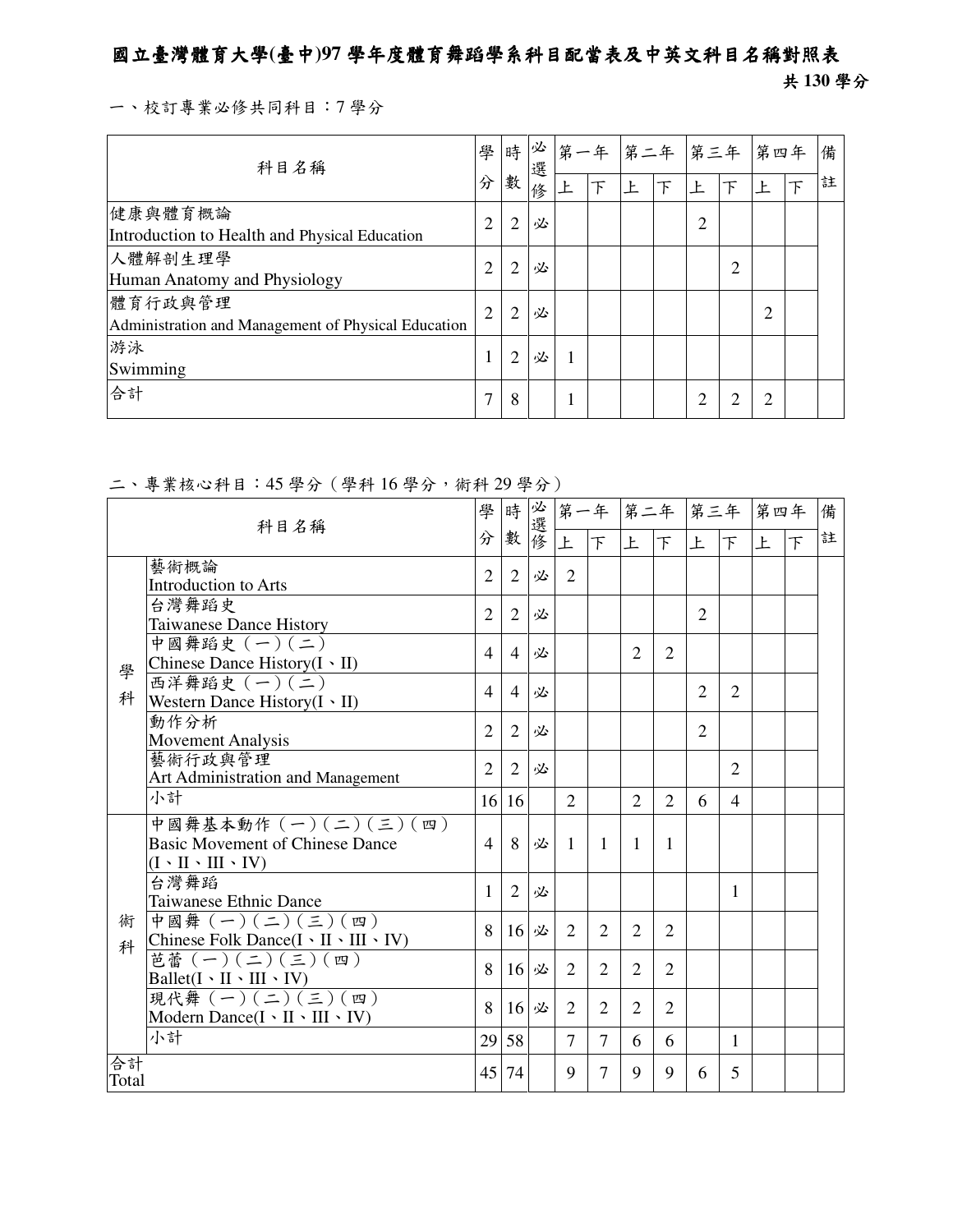三、系訂必修科目:38 學分(學科 4 學分,術科 34 學分)

| 科目名稱   |                                                                                               | 學              | 時              | 必選修 | 第一年            |              | 第二年            |                | 第三年            |                | 第四年            |                | 備                        |
|--------|-----------------------------------------------------------------------------------------------|----------------|----------------|-----|----------------|--------------|----------------|----------------|----------------|----------------|----------------|----------------|--------------------------|
|        |                                                                                               | 分              | 數              |     | 上              | 下            | 上              | 下              | 上              | 下              | 上              |                | 註                        |
|        | 舞蹈課程設計<br>Dance Curriculum Design                                                             | $\overline{2}$ | $\overline{2}$ | 必   |                |              | $\overline{2}$ |                |                |                |                |                |                          |
| 學<br>科 | 舞蹈教學法<br>Dance Pedagogy                                                                       | 2              | $\overline{2}$ | 必   |                |              |                | $\overline{2}$ |                |                |                |                |                          |
|        | 小計                                                                                            | $\overline{4}$ | $\overline{4}$ |     |                |              | 2              | 2              |                |                |                |                |                          |
|        | 舞蹈音樂 (一)(二)<br>Dance Music $(I \cdot II)$                                                     | $\overline{2}$ | $\overline{4}$ | 必   |                |              | 1              | $\mathbf{1}$   |                |                |                |                |                          |
|        | 舞蹈即興 (一)(二)<br>Dance Improvisation                                                            | $\overline{2}$ | $\overline{4}$ | 必   | $\overline{1}$ | $\mathbf{1}$ |                |                |                |                |                |                |                          |
|        | 舞蹈創作 (一、二)<br>Choreography $(I \cdot II)$                                                     | $\overline{2}$ | $\overline{4}$ | 必   |                |              | 1              | 1              |                |                |                |                |                          |
|        | 演出實習 (一、二、三、四)<br>Dance Practicum $(I \cdot II \cdot III \cdot IV)$                           | 4              | 8              | 必   |                |              | 1              | $\mathbf{1}$   | $\mathbf{1}$   | 1              |                |                |                          |
|        | 舞蹈教學 (一、二、三、四)<br>Dance curriculum $(I \cdot II \cdot III \cdot IV)$                          | 4              | 8              | 必   |                |              |                |                | $\mathbf{1}$   | $\mathbf{1}$   | $\overline{1}$ | $\mathbf{1}$   | 2<br>選                   |
|        | 舞蹈編創 (一、二、三、四)<br>Dance Composition $(I \cdot II \cdot III \cdot IV)$                         |                |                |     |                |              |                |                |                |                |                |                | 1                        |
|        | 專長主修技巧––芭蕾 (一、二、三、四)<br>Dance Major: Ballet $(I \cdot II \cdot III \cdot IV)$                 |                |                |     |                |              |                |                |                |                |                |                | 3                        |
| 術<br>科 | 專長主修技巧–現代舞 (一、二、三、四)<br>Dance Major: Modern Dance<br>$(I \cdot II \cdot III \cdot IV)$        | 14 28          |                | 必   |                |              |                |                | $\overline{4}$ | $\overline{4}$ | 4              | $\overline{2}$ | 選<br>$\overline{2}$<br>雙 |
|        | 專長主修技巧–中國舞 (一、二、三、四)<br>Dance Major: Chinese Folk Dance<br>$(I \cdot II \cdot III \cdot IV)$  |                |                |     |                |              |                |                |                |                |                |                | 主<br>俢                   |
|        | 專長副修技巧–古典芭蕾 (一、二、三、<br>四)<br>Dance Minor: Classical Ballet                                    |                |                |     |                |              |                |                |                |                |                |                |                          |
|        | $(I \cdot II \cdot III \cdot IV)$<br>專長副修技巧—當代舞蹈(一、二、三、                                       |                |                |     |                |              |                |                |                |                |                |                | 不<br>能                   |
|        | 四)<br>Dance Minor: Contemporary Dance<br>$(I \cdot II \cdot III \cdot IV)$                    | 4              | 8              | 必   |                |              |                |                | $\mathbf{1}$   | 1              | $\mathbf{1}$   | 1              | 與<br>主<br>俢              |
|        | 專長副修技巧─民間舞(一、二、三、四)<br>Dance Minor: Chinese Ethnic Dance<br>$(I \cdot II \cdot III \cdot IV)$ |                |                |     |                |              |                |                |                |                |                |                | 重<br>覆                   |
|        | 畢業製作 (一、二)<br>Final Performance Production for Graduation 2<br>$(I \cdot II)$                 |                | $\overline{4}$ | 必   |                |              |                |                |                |                | 1              | 1              |                          |
|        | 小計                                                                                            |                | 34 68          |     | 1              | $\mathbf{1}$ | 3              | 3              | $\overline{7}$ | 7              | 7              | 5              |                          |
|        | 合計<br>38 72<br>Total                                                                          |                |                |     | 1              | $\mathbf{1}$ | 5              | 5              | $\overline{7}$ | 7              | 7              | 5              |                          |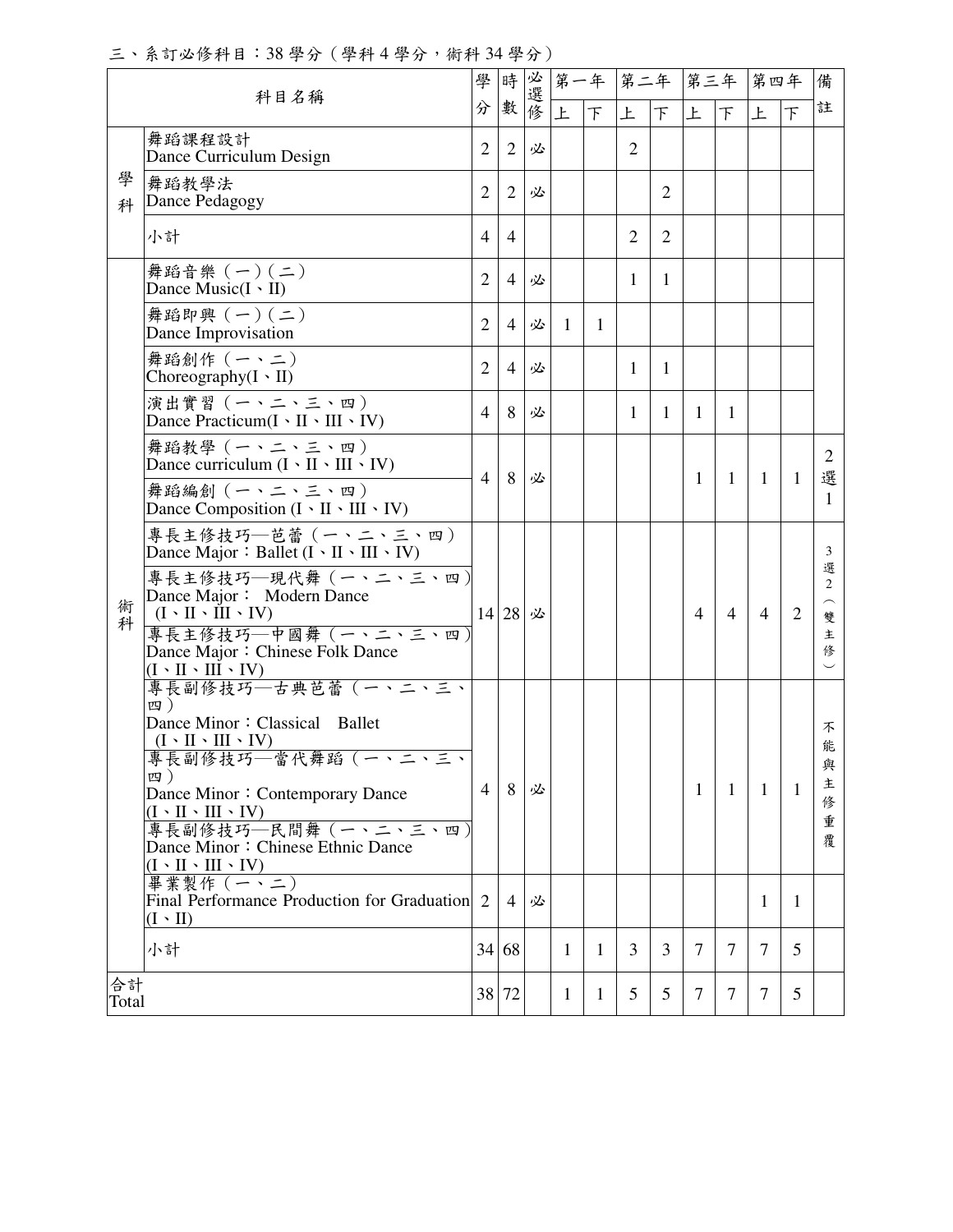|         |                                                     |                                                  |                | 學                                           | 時              |                | 第一年 |   | 第二年            |                | 第三年            |                | 第四年            |                | 備              |   |
|---------|-----------------------------------------------------|--------------------------------------------------|----------------|---------------------------------------------|----------------|----------------|-----|---|----------------|----------------|----------------|----------------|----------------|----------------|----------------|---|
|         | 科                                                   | 目                                                | 名              | 稱                                           | 分              | 數              | 必選修 | 上 | 下              | 上              | $\top$         | 上              | $\top$         | 上              | $\top$         | 註 |
|         | 美學                                                  |                                                  |                |                                             | $\overline{2}$ | $\overline{2}$ | 選   |   |                |                |                |                |                |                |                |   |
|         | Aesthetics                                          | $\overline{2}$                                   | $\overline{2}$ |                                             |                |                |     |   |                |                |                |                |                |                |                |   |
|         | 舞蹈教育理論與實務<br>Theory and Practice of Dance Education |                                                  |                |                                             |                |                | 選   |   |                |                |                |                |                |                |                |   |
|         | 論文寫作技巧                                              |                                                  |                |                                             |                |                | 選   |   |                |                |                |                |                |                |                |   |
|         | <b>Skills for Essay Writing</b>                     | $\overline{2}$                                   | $\overline{2}$ |                                             |                |                |     |   | $\overline{2}$ | $\overline{2}$ | $\overline{2}$ | $\overline{2}$ | 學              |                |                |   |
| 舞蹈與教育課群 | 舞譜                                                  | <b>Dance Notation</b>                            | $\overline{2}$ | $\overline{2}$                              | 選              |                |     |   |                |                |                |                |                |                |                |   |
|         | 舞蹈評論                                                |                                                  |                |                                             |                |                |     |   |                |                |                |                |                |                |                |   |
|         |                                                     | Dance Criticism                                  | $\overline{2}$ | $\overline{2}$                              | 選              |                |     |   |                |                |                |                |                |                |                |   |
|         | 兒童舞蹈教育                                              |                                                  |                |                                             | $\overline{2}$ | $\overline{2}$ | 選   |   |                |                |                |                |                |                |                |   |
|         | 幼兒體能遊戲                                              | Dance Education for Children                     |                |                                             |                |                |     |   |                |                |                |                |                |                |                |   |
|         | Physical Activities for Pre-school Children         | 1                                                | $\overline{2}$ | 選                                           |                |                |     |   | 1              | 1              | 1              | $\mathbf{1}$   | 術              |                |                |   |
|         | 歌劇鑑賞                                                |                                                  |                |                                             | $\overline{2}$ | $\overline{2}$ | 選   |   |                |                |                |                |                |                |                |   |
|         |                                                     | Appreciation of Opera                            |                |                                             |                |                |     |   |                |                |                |                |                |                |                |   |
|         |                                                     | 大眾傳播理論與實務                                        |                | Theory and Practice of Mass Communication   | $\overline{2}$ | $\overline{2}$ | 選   |   |                |                |                |                |                |                |                |   |
| 舞蹈與文    | 舞蹈行銷                                                |                                                  |                |                                             |                |                |     |   |                |                |                |                |                |                |                |   |
|         |                                                     | Dance Marketing                                  |                |                                             | $\overline{2}$ | $\overline{2}$ | 選   |   |                |                |                |                | $\overline{2}$ |                |                |   |
| 化       | 田野調查                                                |                                                  |                |                                             | $\overline{2}$ | $\overline{2}$ | 選   |   |                |                |                | $\overline{2}$ |                | $\overline{2}$ | $\overline{2}$ | 學 |
| 人       | Field Work                                          |                                                  |                |                                             |                |                |     |   |                |                |                |                |                |                |                |   |
|         | 舞蹈名作欣賞                                              | Appreciation of Dance Masterpieces               |                |                                             | $\overline{2}$ | $\overline{2}$ | 選   |   |                |                |                |                |                |                |                |   |
|         |                                                     | 藝文活動行銷與傳播                                        |                |                                             |                |                |     |   |                |                |                |                |                |                |                |   |
| 類學課群    |                                                     |                                                  |                | Marketing and Mass Communication for Arts 2 |                | $\overline{2}$ | 選   |   |                |                |                |                |                |                |                |   |
|         | and Cultural Activities                             |                                                  |                |                                             |                |                |     |   |                |                |                |                |                |                |                |   |
|         | 舞蹈服裝設計                                              | Dance Costume Design                             |                |                                             | 1              | $\overline{2}$ | 選   |   |                |                |                | 1              | $\mathbf{1}$   | 1              | $\mathbf{1}$   | 術 |
|         | 科技與舞蹈                                               |                                                  |                |                                             |                |                |     |   |                |                |                |                |                |                |                |   |
|         |                                                     | Dance and Technology                             |                |                                             | $\overline{2}$ | $\overline{2}$ | 選   |   |                |                |                |                |                |                |                |   |
|         | 舞台燈光設計                                              |                                                  |                |                                             | $\overline{2}$ | $\overline{2}$ | 選   |   |                |                |                |                |                |                |                |   |
|         | 多媒體製作                                               | <b>Stage and Lighting Design</b>                 |                |                                             |                |                |     |   |                |                |                | $\overline{2}$ | $\overline{2}$ | $\overline{2}$ | $\overline{2}$ | 學 |
|         |                                                     | Multi-media Production                           |                |                                             | $\overline{2}$ | $\overline{2}$ | 選   |   |                |                |                |                |                |                |                |   |
|         | 運動營養學                                               |                                                  |                |                                             | $\overline{2}$ | $\overline{c}$ | 選   |   |                |                |                |                |                |                |                |   |
|         |                                                     | Sport and Nutrition                              |                |                                             |                |                |     |   |                |                |                |                |                |                |                |   |
| 舞蹈      |                                                     | 劇場管理與實務(一)<br>Theater Management and Practice(I) |                |                                             | 1              | $\overline{2}$ | 選   |   |                |                |                |                |                |                |                |   |
|         |                                                     | 劇場管理與實務(二)                                       |                |                                             |                |                |     |   |                |                |                |                |                |                |                |   |
|         |                                                     | Theater Management and Practice(II)              |                |                                             | 1              | $\overline{2}$ | 選   |   |                |                |                |                |                |                |                |   |
| 與科學課群   | 舞蹈治療                                                |                                                  |                |                                             | 1              | $\overline{2}$ | 選   |   |                |                |                |                |                |                |                |   |
|         | 兒童劇場                                                | Dance Therapy                                    |                |                                             |                |                |     |   |                |                |                |                |                |                |                |   |
|         |                                                     | Theatre for Children                             |                |                                             | 1              | $\overline{2}$ | 選   |   |                |                |                |                |                |                |                |   |
|         | 電腦編舞                                                | 1                                                | $\overline{2}$ | 選                                           |                |                |     |   | $\mathbf{1}$   | $\mathbf{1}$   | 1              | $\mathbf{1}$   | 術              |                |                |   |
|         |                                                     | <b>Computerized Dance Choreography</b>           |                |                                             |                |                |     |   |                |                |                |                |                |                |                |   |
|         | 舞蹈音樂製作                                              | Dance Music Production                           |                |                                             | 1              | $\overline{2}$ | 選   |   |                |                |                |                |                |                |                |   |
|         | 指壓與按摩                                               |                                                  |                |                                             |                |                |     |   |                |                |                |                |                |                |                |   |
|         |                                                     | Acupressure and Massage                          |                |                                             | 1              | $\overline{2}$ | 選   |   |                |                |                |                |                |                |                |   |
|         |                                                     | 運動傷害與急救                                          |                |                                             | 1              | $\overline{2}$ | 選   |   |                |                |                |                |                |                |                |   |
|         |                                                     | Sports Injury and First Aid                      |                |                                             |                |                |     |   |                |                |                |                |                |                |                |   |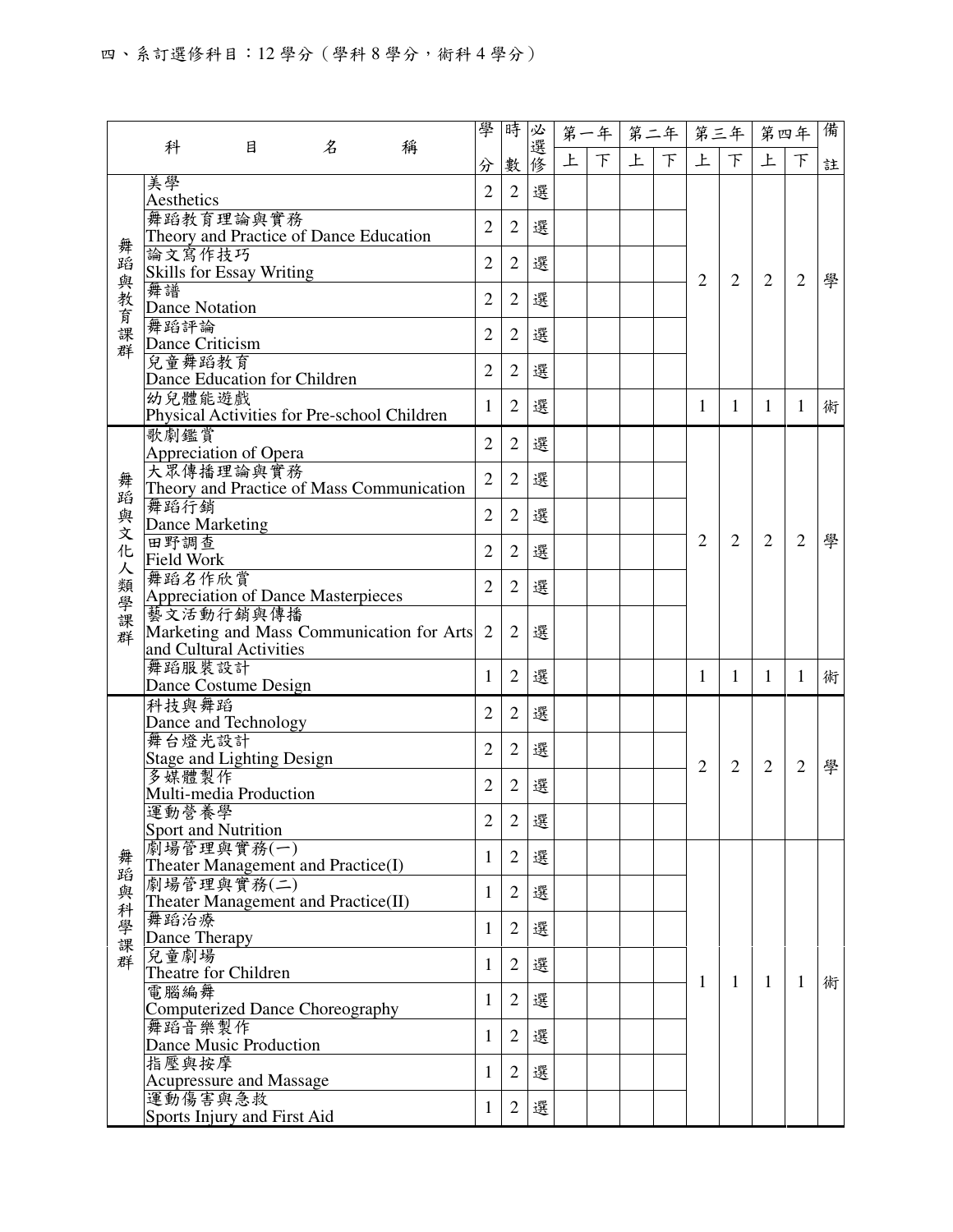|              | 踢踏舞(一)<br>Tap Dance(I)           | 1              | $\overline{2}$ | 選 |  |  |                |                |                |                |   |
|--------------|----------------------------------|----------------|----------------|---|--|--|----------------|----------------|----------------|----------------|---|
|              | 踢踏舞(二)                           | 1              | $\sqrt{2}$     | 選 |  |  |                |                |                |                |   |
|              | Tap Dance(II)<br>爵士舞蹈(一)         |                |                |   |  |  |                |                |                |                |   |
|              | Jazz Dance(I)                    | 1              | $\sqrt{2}$     | 選 |  |  |                |                |                |                |   |
| 創            | 爵士舞蹈(二)<br>Jazz Dance(II)        | 1              | $\overline{2}$ | 選 |  |  |                |                |                |                |   |
| 作與表演課群       | 運動舞蹈(一)                          |                |                |   |  |  |                |                |                |                |   |
|              | <b>Ballroom Dance(I)</b>         | 1              | $\overline{2}$ | 選 |  |  | 1              | 1              | 1              | 1              |   |
|              | 運動舞蹈(二)                          | 1              | $\overline{2}$ | 選 |  |  |                |                |                |                | 術 |
|              | <b>Ballroom Dance(II)</b>        |                |                |   |  |  |                |                |                |                |   |
|              | 世界舞蹈(一)                          | 1              | $\overline{2}$ | 選 |  |  |                |                |                |                |   |
|              | World Dance(I)<br>世界舞蹈(二)        |                |                |   |  |  |                |                |                |                |   |
|              | World Dance(II)                  | 1              | $\mathbf{2}$   | 選 |  |  |                |                |                |                |   |
|              | 雙人舞                              |                |                |   |  |  |                |                |                |                |   |
|              | Partnering Ballet Technique      | 1              | $\overline{2}$ | 選 |  |  |                |                |                |                |   |
|              | 名作實習                             | 1              | $\overline{2}$ | 選 |  |  |                |                |                |                |   |
|              | Dance Repertory                  |                |                |   |  |  |                |                |                |                |   |
|              | 體適能                              | $\overline{2}$ | $\overline{2}$ | 選 |  |  | $\overline{2}$ | $\overline{2}$ | $\overline{2}$ | $\overline{2}$ | 學 |
|              | <b>Physical Fitness</b>          |                |                |   |  |  |                |                |                |                |   |
|              | 太極<br>Tai-Chi                    | 1              | $\overline{2}$ | 選 |  |  |                |                |                |                |   |
|              | 有氧舞蹈                             |                |                |   |  |  |                |                |                |                |   |
|              | Aerobic Dance                    | 1              | $\overline{2}$ | 選 |  |  |                |                |                |                |   |
|              | 瑜珈                               |                |                |   |  |  |                |                |                |                |   |
|              | Yoga                             | 1              | $\overline{2}$ | 選 |  |  |                |                |                |                |   |
|              | 皮拉提斯                             |                | $\overline{2}$ | 選 |  |  |                |                |                |                |   |
|              | Pilates                          | 1              |                |   |  |  |                |                |                |                |   |
|              | 競技啦啦隊(一)                         | 1              | $\overline{2}$ | 選 |  |  |                |                |                |                |   |
| 體育課群         | Cheer Leading(I)                 |                |                |   |  |  |                |                |                |                |   |
|              | 競技啦啦隊(二)                         | 1              | $\overline{2}$ | 選 |  |  |                |                |                |                |   |
|              | Cheer Leading(II)                |                |                |   |  |  | 1              | $\mathbf{1}$   | 1              | $\mathbf{1}$   | 術 |
|              | 球類運動(一)<br><b>Ball Sports(I)</b> | 1              | $\overline{2}$ | 選 |  |  |                |                |                |                |   |
|              | 球類運動(二)                          |                |                |   |  |  |                |                |                |                |   |
|              | Ball Sports(II)                  | 1              | $\overline{2}$ | 選 |  |  |                |                |                |                |   |
|              | 國術                               |                |                |   |  |  |                |                |                |                |   |
|              | <b>Chinese Martial Arts</b>      | 1              | $\mathbf{2}$   | 選 |  |  |                |                |                |                |   |
|              | 體操                               |                |                |   |  |  |                |                |                |                |   |
|              | Gymnastics                       | 1              | $\overline{2}$ | 選 |  |  |                |                |                |                |   |
|              | 田徑                               |                |                |   |  |  |                |                |                |                |   |
|              | <b>Track and Field</b>           | 1              | $\mathbf{2}$   | 選 |  |  |                |                |                |                |   |
|              |                                  |                |                |   |  |  |                |                |                |                |   |
| 其他<br>Others |                                  | $\overline{2}$ | $\sqrt{2}$     | 選 |  |  | $\mathbf{2}$   | $\overline{2}$ | $\mathbf{2}$   | $\overline{2}$ | 學 |
|              |                                  | $\mathbf{1}$   | $\overline{2}$ | 選 |  |  | $\mathbf{1}$   | $\mathbf{1}$   | 1              | $\mathbf{1}$   | 術 |
| 合計           |                                  | 12             | 24             | 選 |  |  |                |                |                |                |   |
| Total        |                                  |                |                |   |  |  |                |                |                |                |   |